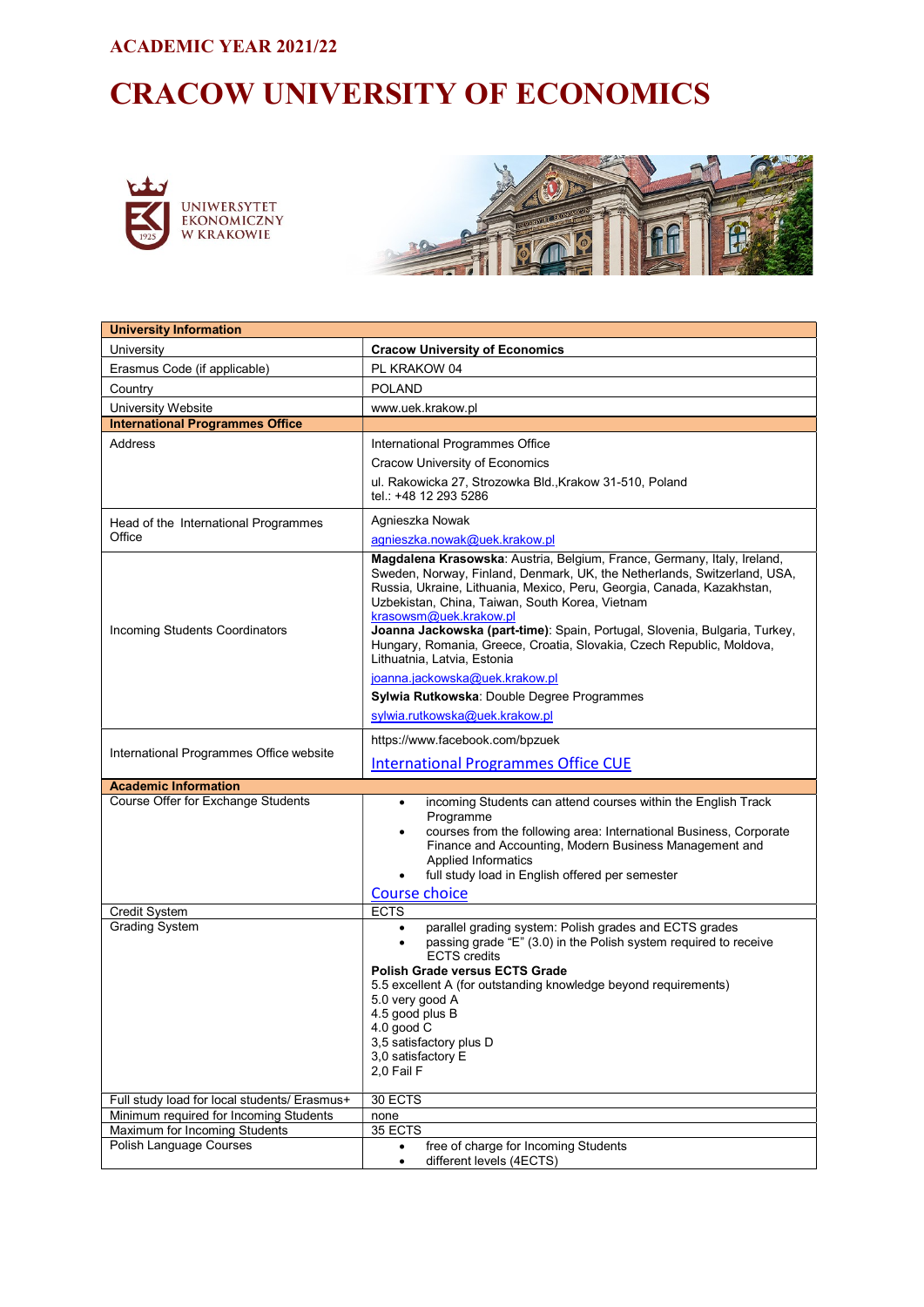#### ACADEMIC YEAR 2021/22

# CRACOW UNIVERSITY OF ECONOMICS





| <b>Academic Calendar and Application Procedure</b>    |                                                                                                                                                                                                              |                       |  |
|-------------------------------------------------------|--------------------------------------------------------------------------------------------------------------------------------------------------------------------------------------------------------------|-----------------------|--|
| <b>Academic Year (yearly)</b>                         | Winter semester                                                                                                                                                                                              | Summer semester       |  |
| <b>Orientation Week</b><br>$\bullet$                  | last week of September                                                                                                                                                                                       | mid-February          |  |
| Start of courses<br>$\bullet$                         | beginning of October                                                                                                                                                                                         | last week of February |  |
| Examination period                                    | end of January (2wks)                                                                                                                                                                                        | mid-June (2wks)       |  |
| Retake examination period<br>$\bullet$                | mid-February                                                                                                                                                                                                 | mid-September         |  |
|                                                       |                                                                                                                                                                                                              |                       |  |
| <b>Application Procedure</b>                          | Nomination from home institution required (min.: full name, email address, date<br>of birth). Students receive an application package by email which must be<br>submitted by the application deadline below. |                       |  |
| Deadline Application Form & Documents                 | Winter semester: June 30<br>Summer semester: November 30                                                                                                                                                     |                       |  |
| Language Requirements                                 | Min. required level: B2 (Common European Framework) - a list of                                                                                                                                              |                       |  |
|                                                       | acknowledged certificates in a separate document or an official confirmation of                                                                                                                              |                       |  |
|                                                       | language proficiency from the Partner Institution                                                                                                                                                            |                       |  |
| <b>Orientation Week</b>                               | Winter semester                                                                                                                                                                                              | Summer semester       |  |
|                                                       | last week of September                                                                                                                                                                                       | mid February          |  |
| <b>Course Registration</b>                            | Pre course selection made in advance. Online registration within 2 first weeks<br>of a new semester.                                                                                                         |                       |  |
| <b>General Information</b>                            |                                                                                                                                                                                                              |                       |  |
| Arrival information                                   | Balice Airport: 18 mins by train to the main train station                                                                                                                                                   |                       |  |
|                                                       | http://www.krakowairport.pl/en/                                                                                                                                                                              |                       |  |
|                                                       | Katowice/Pyrzowice: 2hrs by bus to the main bus stadion in Krakow                                                                                                                                            |                       |  |
|                                                       | https://www.katowice-airport.com/en/passenger/access                                                                                                                                                         |                       |  |
| Housing                                               | CUE does not offer student accommodation in a student dormitory (if not stated                                                                                                                               |                       |  |
|                                                       | in a bilateral agreement).                                                                                                                                                                                   |                       |  |
|                                                       | Exchange students should look for accommodation on their own. We                                                                                                                                             |                       |  |
|                                                       | recommend to contact following real estate agencies - send your                                                                                                                                              |                       |  |
|                                                       | accommodation form directly to them:                                                                                                                                                                         |                       |  |
|                                                       | https://www.gumtree.pl                                                                                                                                                                                       |                       |  |
|                                                       | https://www.olx.pl                                                                                                                                                                                           |                       |  |
|                                                       |                                                                                                                                                                                                              |                       |  |
|                                                       | https://www.facebook.com/groups/414275168685820/<br>https://www.facebook.com/groups/750231975060761/                                                                                                         |                       |  |
|                                                       | https://www.facebook.com/groups/550649831666662/                                                                                                                                                             |                       |  |
|                                                       | pepehousing.com                                                                                                                                                                                              |                       |  |
|                                                       | http://www.incentro.pl/                                                                                                                                                                                      |                       |  |
|                                                       | http://www.rentsellersgroup.pl                                                                                                                                                                               |                       |  |
|                                                       | Rent&bills (single room in a shared apt. close to CUE): 1200 - 1800                                                                                                                                          |                       |  |
| Approximate costs per month in PLN (zł)<br>Food: 1000 |                                                                                                                                                                                                              |                       |  |
|                                                       | City transportation: 100                                                                                                                                                                                     |                       |  |
|                                                       | Sport: 150                                                                                                                                                                                                   |                       |  |
|                                                       | Social live/events: unlimited ©                                                                                                                                                                              |                       |  |
| Student support (other than IPO)                      | Mentor programme: a home student of CUE is assigned to an exchange                                                                                                                                           |                       |  |
|                                                       | student to help to settle in the city (picking up from the airport, accommodation                                                                                                                            |                       |  |
|                                                       | seeking assistance, etc.)                                                                                                                                                                                    |                       |  |
|                                                       | Erasmus Student Network (ESN): http://uek.esn.pl/                                                                                                                                                            |                       |  |
|                                                       | Student Career Centre (ACK): https://www.kariery.uek.krakow.pl/                                                                                                                                              |                       |  |
|                                                       | Support For Students With Disabilities (BON):                                                                                                                                                                |                       |  |
|                                                       |                                                                                                                                                                                                              |                       |  |